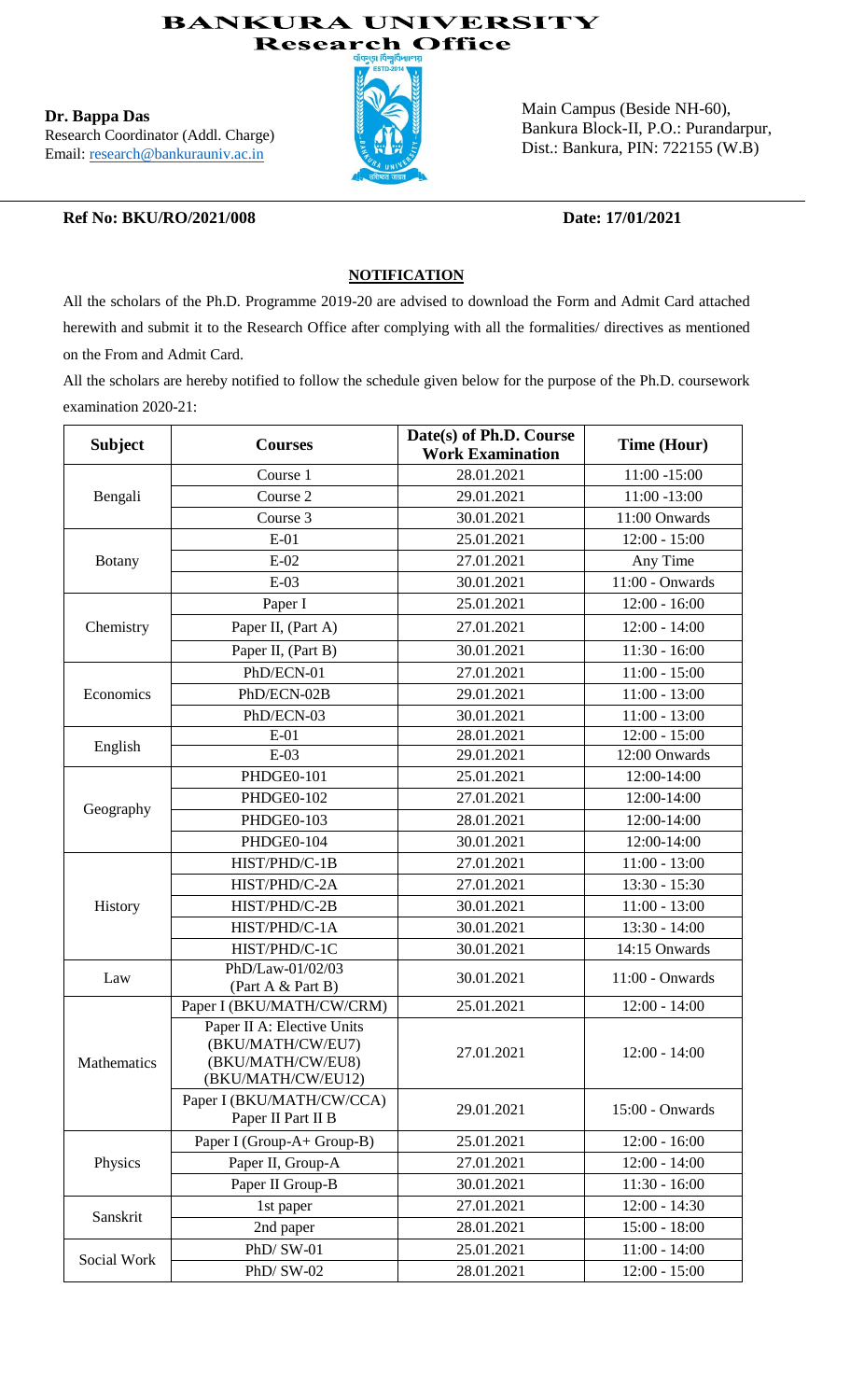**Dates of Form Fill up**: The dates of the examination form fill-up are **19/01/2021 & 20/01/2021 Requirements**: 02 copies of colour passport size photographs & all Fees payment Receipts

### **Mode of Examination: online**

 For the details consult with the respective Chairperson of the Doctoral Committee/Supervisor.

Bappa Das

*Research Coordinator (Addl. Charge) Bankura University*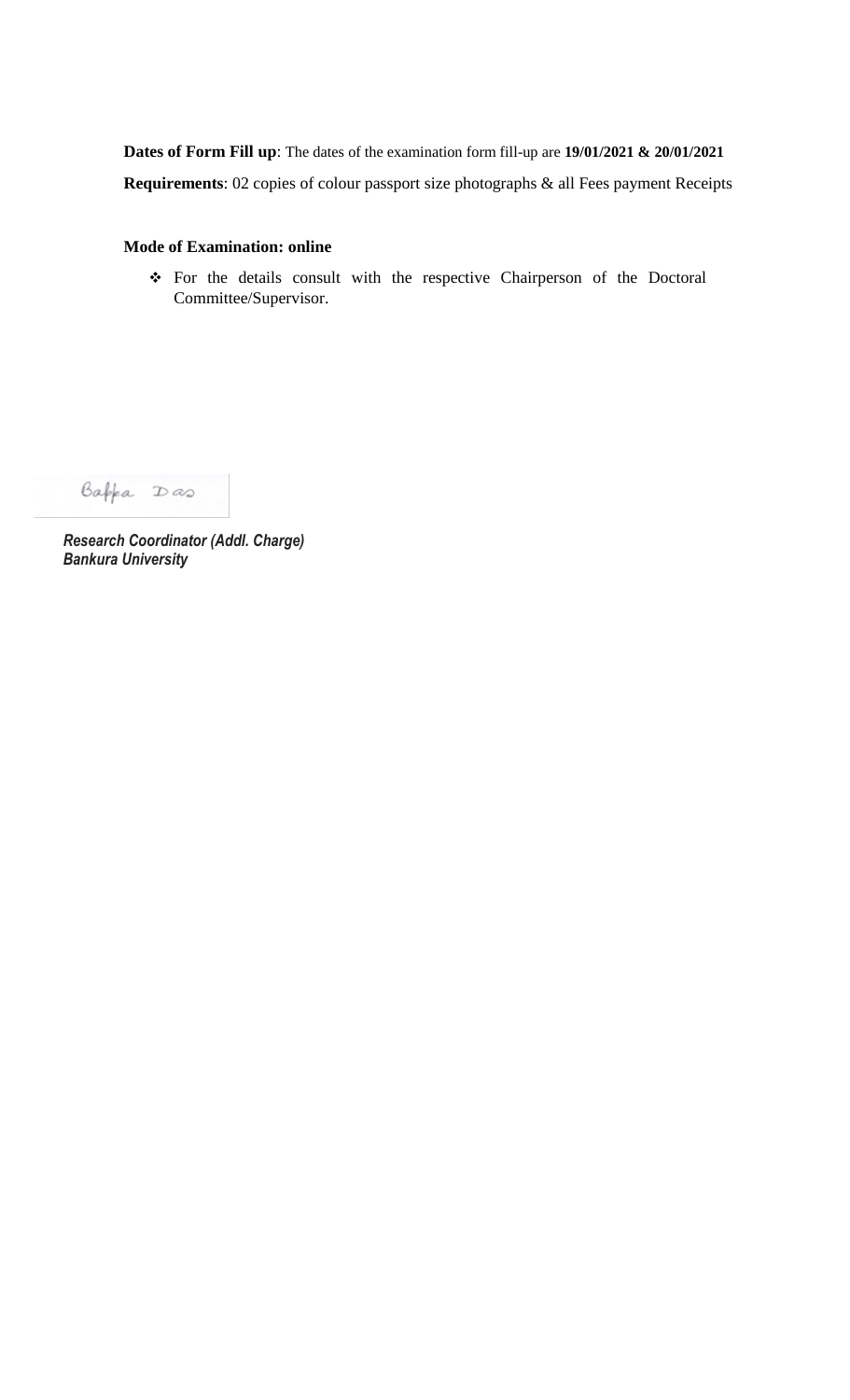

# **BANKURA UNIVERSITY**

MAIN CAMPUS, BANKURA BLOCK – II

P.O. : PURANDARPUR, DIST. : BANKURA, PIN : 722 155 (W.B.)

### **EXAMINATION FORM FOR Ph.D. COURSE WORK**

To The Controller of Examinations Bankura University

Application for permission to appear at the Ph.D. Course Work Examination, 2020-21

#### **ALL COLUMNS MUST BE FILLED IN. IF ANY COLUMN IS NOT APPLICABLE, PLEASE WRITE N.A. USE BALL POINT PEN ONLY**

| Subject (Use abbreviation)                         |       |                                        | Ph.D. - CW |                |
|----------------------------------------------------|-------|----------------------------------------|------------|----------------|
| Date of commencement of Class                      |       |                                        |            |                |
| University<br>1.<br><b>BANKURA</b>                 |       | 2. Category: GEN / SC / ST / OBC (A/B) |            |                |
| Male / Female / Other<br>3.                        |       | 4. P.H. / V.H.                         |            |                |
| Name of the Student*<br>5.<br>(in Block Letters)   |       |                                        |            |                |
| 6. Name of Father*                                 |       |                                        |            |                |
| 7. Name of Mother*                                 |       |                                        |            |                |
| 8. Permanent address in full<br>(in Block Letters) |       |                                        |            |                |
| Pin                                                | Code  |                                        |            | Phone No.      |
|                                                    |       |                                        |            | Date of Birth: |
| Date                                               | Month | Year                                   |            |                |
| 9. Session of Admission to the University          |       |                                        |            |                |
| 10. Provisional Reg. No.                           |       |                                        |            |                |
|                                                    |       | <b>DECLARATION</b>                     |            |                |
|                                                    |       |                                        |            |                |

 I solemnly declare that if any of the statement in this application is found to be not true or if it appears that , in the opinion of the University, I have in any way contravened that provisions of the University Regulations relating to the aforesaid examination will liable to be cancelled by the University

| Certified that she / he is eligible for the | Yours faithfully,                  |
|---------------------------------------------|------------------------------------|
| above said Examination                      |                                    |
|                                             | (Signature of the Student in full) |
| (Signature with Office Seal for the         | Date                               |
| Controller of Examinations)                 |                                    |
| *Leave one box blank after each word        |                                    |
| ** Must be filled in                        |                                    |

Affix Recent Photograph